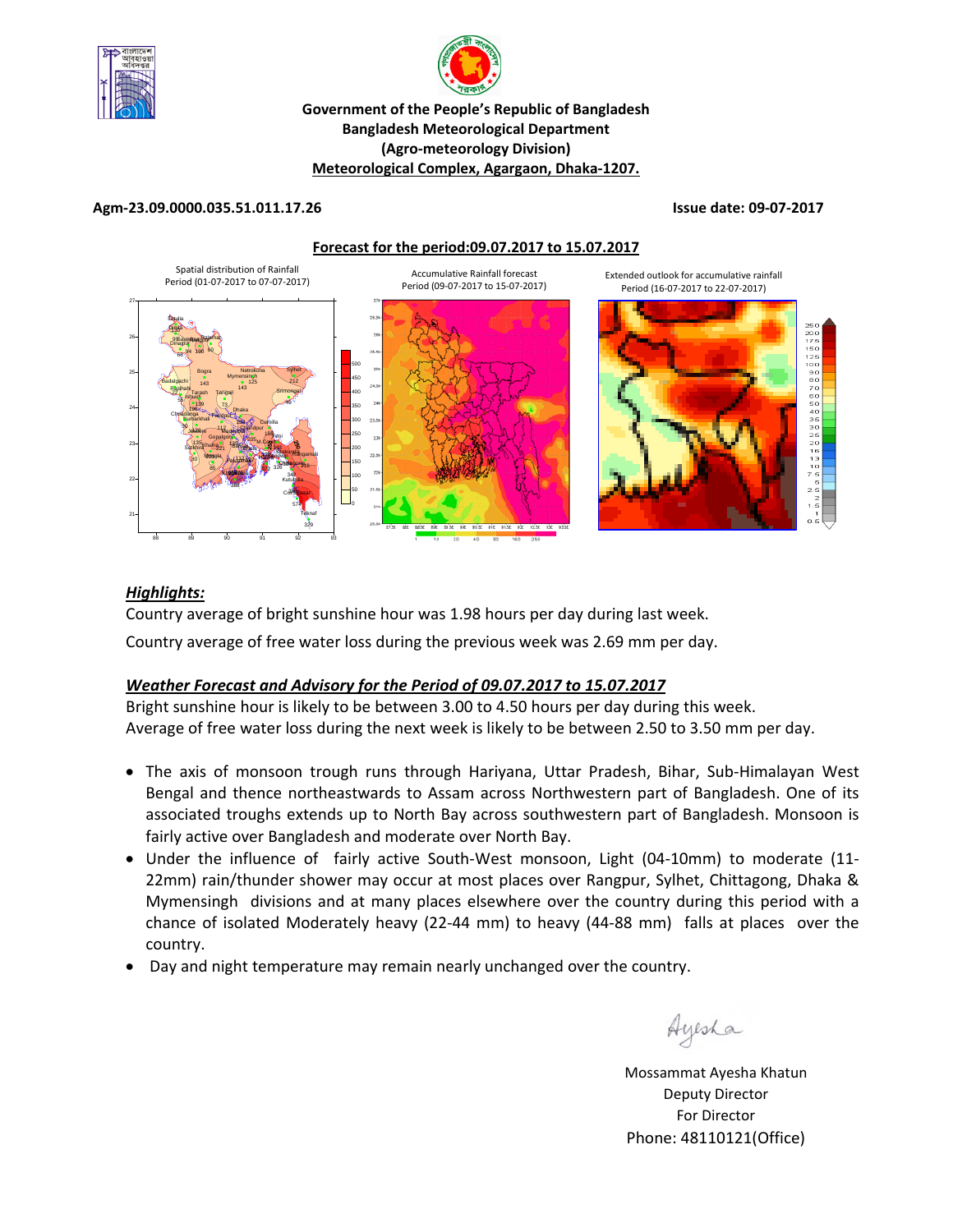#### *Short Weather description; Period: 01.07.2017 to 07.07.2017 Maximum And Minimum Temperature (Range and Extreme)*

|                  |                                                  | niuxumum Ama minumum Temperature (Range ana Extreme) |                 |                                                         |                                      |  |  |
|------------------|--------------------------------------------------|------------------------------------------------------|-----------------|---------------------------------------------------------|--------------------------------------|--|--|
| <b>Divisions</b> | Maximum                                          | Highest maximum                                      |                 | Minimum                                                 | Lowest minimum                       |  |  |
|                  | temperature                                      | temp in ${}^{0}C$                                    |                 | emperature                                              | temp in ${}^{0}C$                    |  |  |
|                  | range in <sup>0</sup> C                          |                                                      |                 | Range in <sup>o</sup> C                                 |                                      |  |  |
| <b>Dhaka</b>     | $34.0^{0}C$<br>29.0<br>$\overline{\phantom{a}}$  | Faridpur & Tangail                                   | $^0C$<br>34.0   | $-27.5 \text{ °C}$<br>24.6                              | 27.5 $^{0}C$<br>Gopalgong&Tangail    |  |  |
| Mymensingh       | 32.5 $\mathrm{^0C}$<br>$29.0 -$                  | Mymensingh                                           | 32.5<br>Ć       | $-27.3 \text{ }^0C$<br>25.1                             | 27.3 $\overline{C}$<br>Netrokona     |  |  |
| Chittagong       | 34.0 $^{0}C$<br>26.0<br>$\overline{\phantom{a}}$ | Chandpuri                                            | $^0C_1$<br>34.0 | 27.0 $\mathrm{^0C}$<br>22.5<br>$\overline{\phantom{a}}$ | 27.0 $^{0}C$<br>Rangamati            |  |  |
| Sylhet           | $-33.0\ ^{0}C$<br>30.3                           | Srimongal                                            | $^0$ Cı<br>33.0 | - 26.8 <sup>o</sup> C Srimongal<br>24.9                 | $26.8\text{ }^{\circ}\text{C}$       |  |  |
| Rajshahi         | $34.4^{0}C$<br>$29.0 -$                          | Rajshahi                                             | $^0C$<br>34.4   | 27.8 $^{\circ}$ C<br>25.2<br>$\overline{a}$             | 27.8 $\sqrt[6]{C}$<br>Tarash         |  |  |
| Rangpur          | 33.7 $^{\circ}$ C<br>28.3<br>$\sim$              | tetulia                                              | °Cı<br>33.7     | $-27.2 \text{ }^0C$<br>25.0                             | $27.2 \text{ }^{\circ}C$<br>Rajarhat |  |  |
| Khulna           | 35.4 $^{0}C$<br>$30.5 -$                         | Jessore                                              | $^0$ C<br>35.4  | $-27.6 °C$<br>24.2                                      | $27.6 \text{ °C}$<br>Kumarkhali      |  |  |
| <b>Barisal</b>   | 34.8 $^{0}C$<br>28.5<br>$\overline{a}$           | <b>Bhola</b>                                         | $^0C$<br>34.8   | $-27.4 °C$<br>24.6                                      | $^0C$<br>27.4<br><b>Bhola</b>        |  |  |

# *:Rainfall analysis and average temperature:-*

| Name of the       | Name of      | Total                 | Normal                | Deviation | Total         | Average                        | Average         | Average                      | Average                   |                        | Average Average |
|-------------------|--------------|-----------------------|-----------------------|-----------|---------------|--------------------------------|-----------------|------------------------------|---------------------------|------------------------|-----------------|
| <b>Divisions</b>  | the Stations | Rainfall<br>in $(mm)$ | Rainfall<br>in $(mm)$ | in %      | Rainy<br>days | Max<br><b>Humidity</b><br>in % | M in<br>in %    | M ax.<br>Humidity temp in °C | Normal<br>Max.<br>temp in | M in.<br>temp in<br>۰c | Normal<br>M in. |
|                   |              |                       |                       |           |               |                                |                 |                              | °C                        |                        | temp in         |
| Dhaka             | Dhaka        | 154                   | 79                    | 95        | 07            | 095                            | 075             | 31.5                         | 31.6                      | 26.5                   | 26.2            |
|                   | Faridpur     | 112                   | 87                    | 29        | 07            | 96                             | 73              | 32.1                         | 31.6                      | 26.6                   | 25.8            |
|                   | Madaripur    | 135                   | 91                    | 48        | 05            | 89                             | 69              | 31.7                         | 31.8                      | 26.3                   | 25.8            |
|                   | Tangail      | 073                   | 92                    | $-21$     | 06            | 096                            | 074             | 32.3                         | 31.7                      | 26.2                   | 25.9            |
|                   | Gopalgonj    |                       | $**$                  | ***       | $\star\star$  | $\star\star$                   | $\star\star$    | $^{\star\star}$              | $\star\star$              | $\star\star$           | $\star\star$    |
| <b>Mymensingh</b> | Mymensingh   | 143                   | 100                   | 43        | 07            | 96                             | 81              | 30.9                         | 31.1                      | 26.2                   | 26.0            |
|                   | Netrokona    | 125                   | **                    | ***       | 07            | 96                             | 89              | 30.6                         | $\star\star$              | 26.1                   | $\star\star$    |
| Chittagong        | Chittagong   | 342                   | 178                   | 92        | 07            | $**$                           | $**$            | 30.7                         | 30.5                      | 25.6                   | 25.1            |
|                   | Sitakunda    |                       | 190                   | ***       | $\star\star$  | $\star\star$                   | $**$            | $**$                         | 30.2                      | **                     | 25.4            |
|                   | Rangamati    | 218                   | 114                   | 91        | 07            | 87                             | 59              | 29.8                         | 30.7                      | 23.4                   | 24.8            |
|                   | Cox'sBazar   | 574                   | 235                   | 144       | 07            | 98                             | 89              | 29                           | 29.9                      | 25.2                   | 25.2            |
|                   | Teknaf       | 329                   | 318                   | 3         | 04            | 097                            | 089             | 29.1                         | 29.4                      | 26.0                   | 25.1            |
|                   | Hatiya       | 372                   | 176                   | 111       | 07            | 99                             | 87              | 30.2                         | 30.1                      | 25.4                   | 25.7            |
|                   | Sandw ip     |                       | 206                   | $-100$    | $\star\star$  | $**$                           | $**$            | $\star\star$                 | 29.9                      | **                     | 25.3            |
|                   | Kutubdia     | 360                   | 208                   | 73        | 07            | 096                            | 084             | 29.6                         | 29.7                      | 25.7                   | 25.5            |
|                   | Feni         | 343                   | 187                   | 83        | 06            | 097                            | 077             | 30.5                         | 30.4                      | 25.5                   | 25.2            |
|                   | M.Court      | 196                   | 162                   | 21        | 07            | 97                             | 84              | 30.6                         | 30.6                      | 26.3                   | 25.7            |
|                   | Chandpur     | 205                   | 100                   | 105       | 07            | 095                            | 079             | 31.9                         | 31.3                      | 26.3                   | 25.9            |
|                   | Comilla      | 158                   | 99                    | 60        | 06            | 95                             | 81              | 30.3                         | 31.0                      | 25.9                   | 25.6            |
| <b>Sylhet</b>     | Sylhet       | 212                   | 186                   | 14        | 06            | 96                             | 77              | 31.7                         | 31.1                      | 26.2                   | 25.0            |
|                   | Srimongal    | 049                   | 80                    | -39       | 06            | 96                             | 63              | 32.1                         | 32.0                      | 25.8                   | 25.0            |
| Rajshahi          | Rajshahi     | 055                   | 73                    | -25       | 06            | 98                             | 73              | 33.3                         | 32.2                      | 26.6                   | 25.8            |
|                   | Bogra        | 143                   | 81                    | 77        | 07            | 097                            | 069             | 31.4                         | 31.9                      | 26.9                   | 26.0            |
|                   | Ishurdi      |                       | 65                    | $-100$    | $\star\star$  | $\star\star$                   | $\star\star$    | $\star\star$                 | 32.0                      | **                     | 25.5            |
|                   | Badalgachi   | 022                   | $\star\star$          | $***$     | 07            | 099                            | 069             | 31.2                         | $\star\star$              | 26.8                   | $\star\star$    |
|                   | Tarash       | 139                   | $**$                  | $***$     | 06            | 99                             | 70              | 31.1                         | $**$                      | 26.6                   |                 |
| Rangpur           | Rangpur      | 190                   | 97                    | 96        | 06            | 95                             | 75              | 31.4                         | 31.5                      | 26.4                   | 25.9            |
|                   | Dinajpur     | 066                   | 109                   | -39       | 07            | 097                            | 066             | 32.2                         | 31.7                      | 26.5                   | 25.4            |
|                   | Sayedpur     | 094                   | **                    | ***       | 06            | 95                             | 73              | 32.1                         | $\star\star$              | 26.1                   | $\star\star$    |
|                   | Rajarhat     | 060                   | $\star\star$          | ***       | 06            | 96                             | 66              | 31.2                         | $***$                     | 26                     | $^{\star\star}$ |
|                   | Tetulia      | 130                   | $***$                 | ***       | 06            | 099                            | 074             | 31.7                         | **                        | **                     | $\star\star$    |
|                   | Dimla        | 099                   | $**$                  | ***       | 05            | 096                            | 075             | 31.4                         | $\star\star$              | 26.7                   |                 |
| Khulna            | Khulna       | 201                   | 85                    | 136       | 07            | 098                            | 077             | 32.5                         | 32.0                      | 26.4                   | 26.1            |
|                   | Mongla       | 085                   | $\star\star$          | $***$     | 06            | 97                             | 78              | 32                           | $\star\star$              | 27.3                   | $\star\star$    |
|                   | Jessore      | 135                   | 82                    | 65        | U/            | 093                            | 067             | 33.4                         | 32.5                      | 26.5                   | 26.1            |
|                   | Chuadanga    | 030                   | 84                    | -64       | 04            | 096                            | 073             | 32.9                         | 32.7                      | 26.6                   | 26.1            |
|                   | Satkhira     |                       | 83                    | $-100$    | $\star\star$  | $\star\star$                   | $^{\star\star}$ | $\star\star$                 | 32.2                      | **                     | 26.1            |
|                   | Kumarkhali   | 126                   | $**$                  | ***       | 07            | 095                            | 084             | 31.9                         | $\star\star$              | 26.0                   | $\star\star$    |
| <b>Barisal</b>    | Barisal      | 112                   | 111                   | 1         | 07            | 100                            | 84              | 31.6                         | 31.1                      | 26.6                   | 25.6            |
|                   | Bhola        |                       | 119                   | $-100$    | $\star\star$  | $\star\star$                   | $\star\star$    | $\star\star$                 | 30.5                      | **                     | 25.7            |
|                   | Patuakhali   | 176                   | 169                   | 4         | 07            | 98                             | 86              | 30.7                         | 30.7                      | 26.7                   | 25.9            |

N.B.Aalyses ontained in this bulletin are based on preliminary un-checked data. \*\* Data not received. \*\*\* Data not available.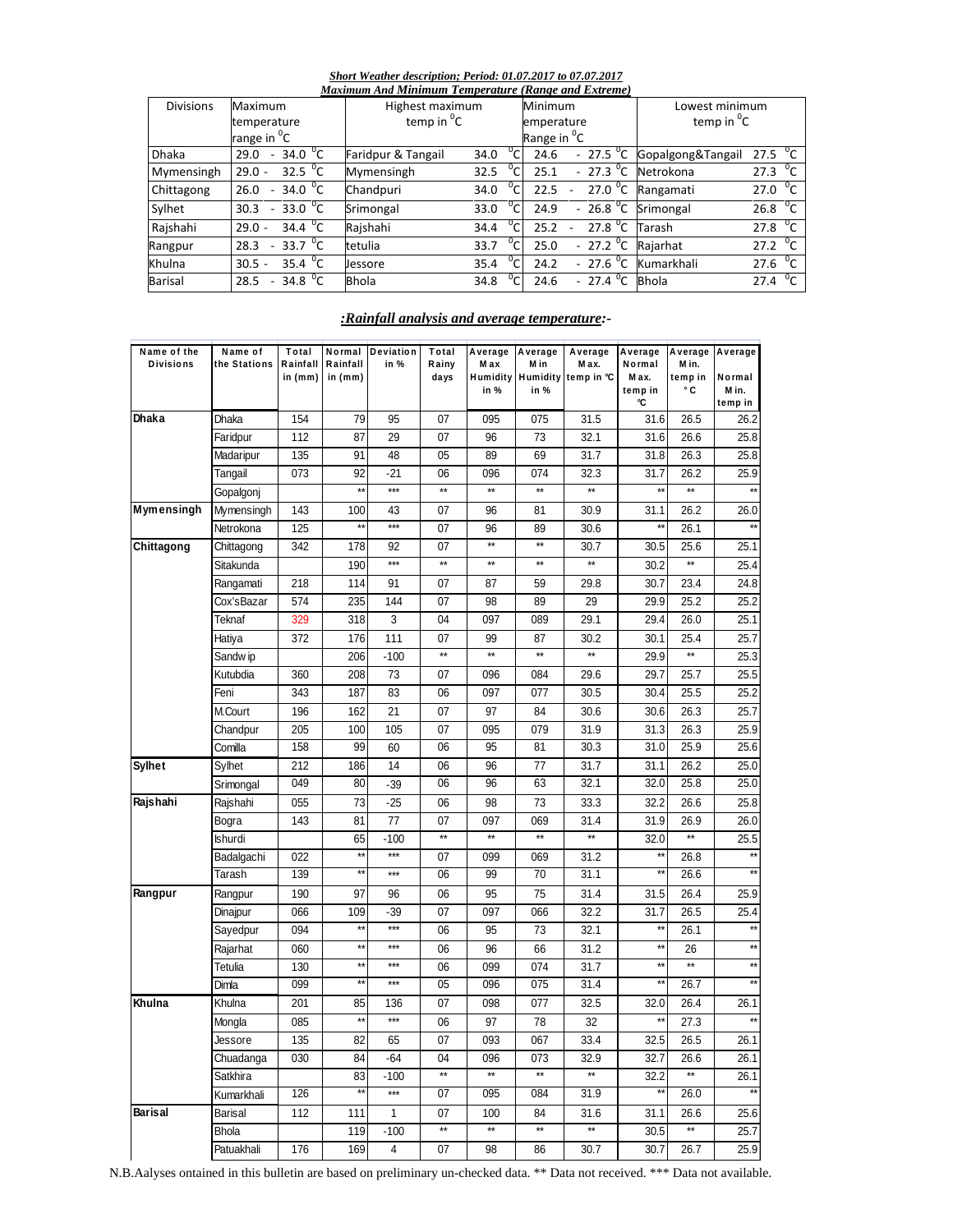

Spatial distribution of Rainfall. Period (01‐07‐2017 to 15‐07‐2017)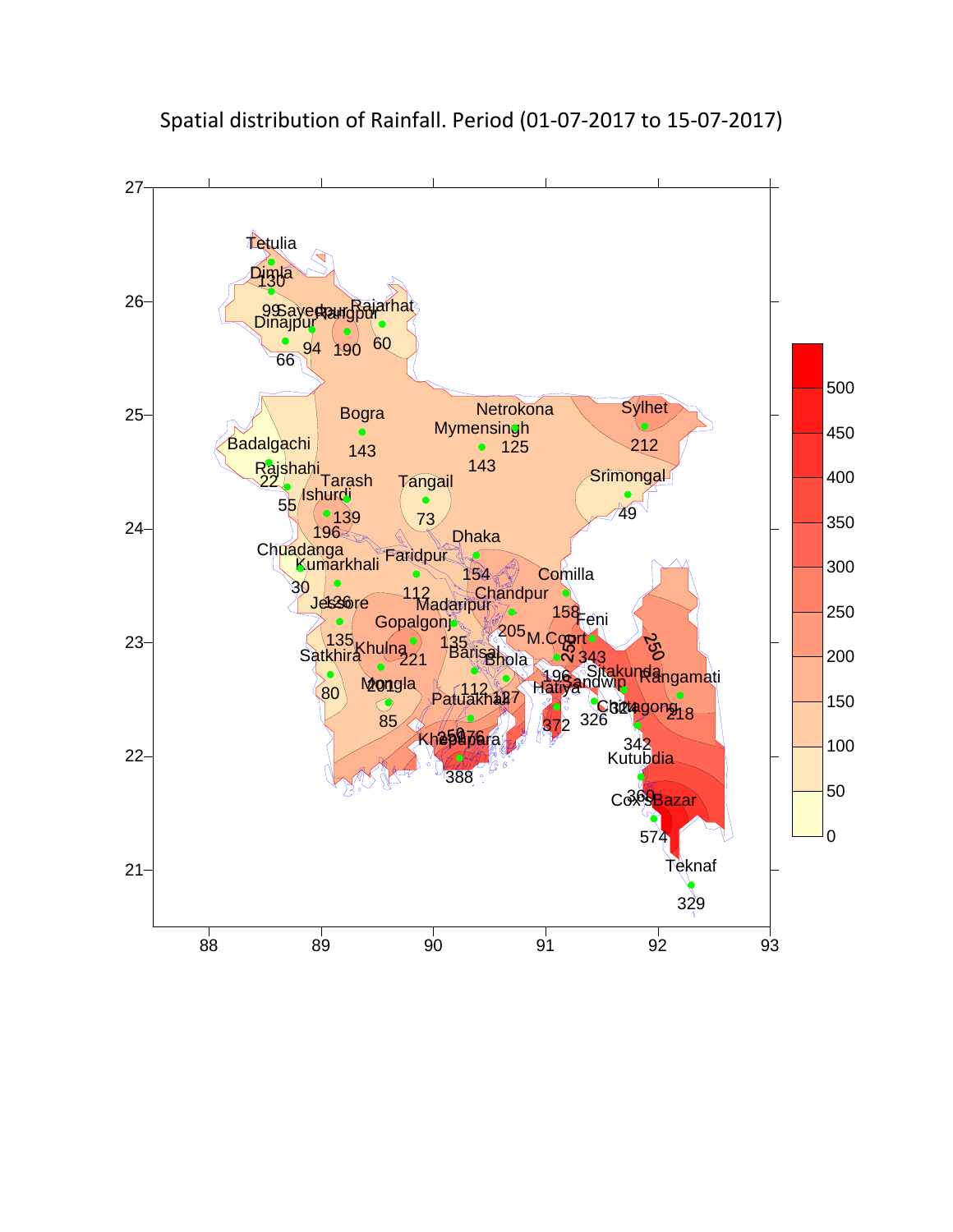



# গণপ্রজাতন্ত্রী বাংলাদেশ সরকার বাংলাদেশ আবহাওয়া অধিদপ্তর কৃষি আবহাওয়া মহাশাখা আবহাওয়া ভবন, আগারগাঁও, ঢাকা-১২০৭।

এজিএম-২৩.০৯.০০০০.০৩৫.৫১.০১১.১৭.২৬

তারিখ: ০৯-০৭-২০১৭ খ্রিঃ

# পূর্বাভাসের সময়কাল: ০৯-০৭-২০১৭ থেকে ১৫-০৭-২০১৭





Extended outlook for accumulative rainfall

Period (16-07-2017 to 22-07-2017)

# প্রধান বৈশিষ্ট্য সমূহঃ-

গত সপ্তাহে দেশের দৈনিক উজ্জ্বল সূর্যকিরণ কালের গড় ১.৯৮ ঘন্টা ছিল । গত সপ্তাহে দেশের দৈনিক বাষ্পীভবনের গড ২.৬৯ মিঃ মিঃ ছিল।

# আবহাওয়ার পূর্বাভাসঃ- ০৯-০৭-২০১৭ থেকে ১৫-০৭-২০১৭ ইং পর্যন্ত।

এ সপ্তাহে দৈনিক উজ্জল সূর্য কিরণ কাল ৩.০০ থেকে ৪.৫০ ঘন্টার মধ্যে থাকতে পারে । আগামী সপ্তাহের বাষ্পীভবনের দৈনিক গড় ২.৫০ মিঃ মিঃ থেকে ৩.৫০ মিঃ মিঃ থাকতে পারে।

- মৌসুমী বায়ুর অক্ষ হরিয়ানা, উত্তর প্রদেশ, বিহার, হিমালয়ের পাদদেশীয় পশ্চিমবঙ্গ হয়ে বাংলাদেশের উত্তর-পশ্চিমাঞ্চল দিয়ে উত্তর-পূর্ব দিকে আসাম পর্যন্ত বিস্তৃত। এর একটি বর্ধিতাংশ বাংলাদেশের দক্ষিণ-পশ্চিমাঞ্চল হয়ে উত্তর বঙ্গোপসাগর পর্যন্ত বিস্তৃত হয়েছে। মৌসুমী বায়ু বাংলাদেশের উপর মোটামুটি সক্রিয় এবং উত্তর বঙ্গোপসাগরে মাঝারী অবস্থায় বিরাজ করছে।
- এ সময়ে মোটামুটি সক্রিয় দক্ষিণ-পশ্চিম মৌসুমী বায়ুর প্রভাবে রংপুর, সিলেট, চউগ্রাম, ঢাকা ও ময়মনসিংহ বিভাগের অধিকাংশ স্থানে এবং দেশের অন্যত্র অনেক স্থানে হাল্কা (০৪-১০মিঃমিঃ) থেকে মাঝারী (১১-২২ মিঃমিঃ) ধরণের বৃষ্টি/বজ্রবৃষ্টি হতে পারে। সেই সাথে দেশের কোথাও কোথাও বিচ্ছিন্নভাবে মাঝারী ধরনের ভারী (২৩-৪৪ মিঃমিঃ) হতে ভারী (৪৪-৮৮ মিঃমিঃ) বৃষ্টিপাত হতে পারে।
- এ সময়ে সারাদেশের দিন ও রাতের তাপমাত্রা প্রায় অপরিবর্তিত থাকতে পারে ।

Ayesha

(মোসাম্মৎ আয়শা খাতুন) উপ-পরিচালক পরিচালকের পক্ষে ফোনঃ ৪৮১১০১২১(দপ্তর)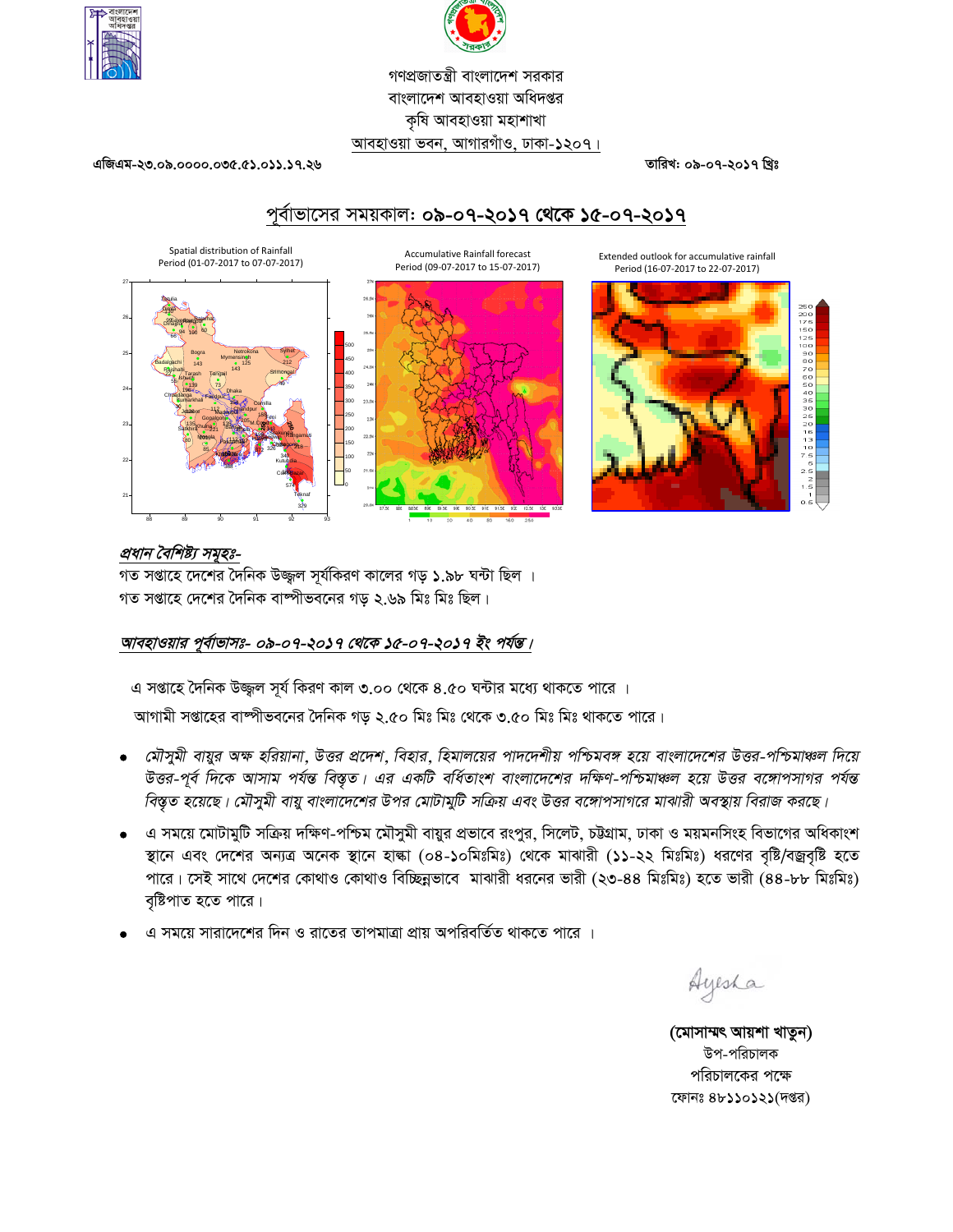

Spatial distribution of Rainfall. Period (01‐07‐2017 to 07‐07‐2017)